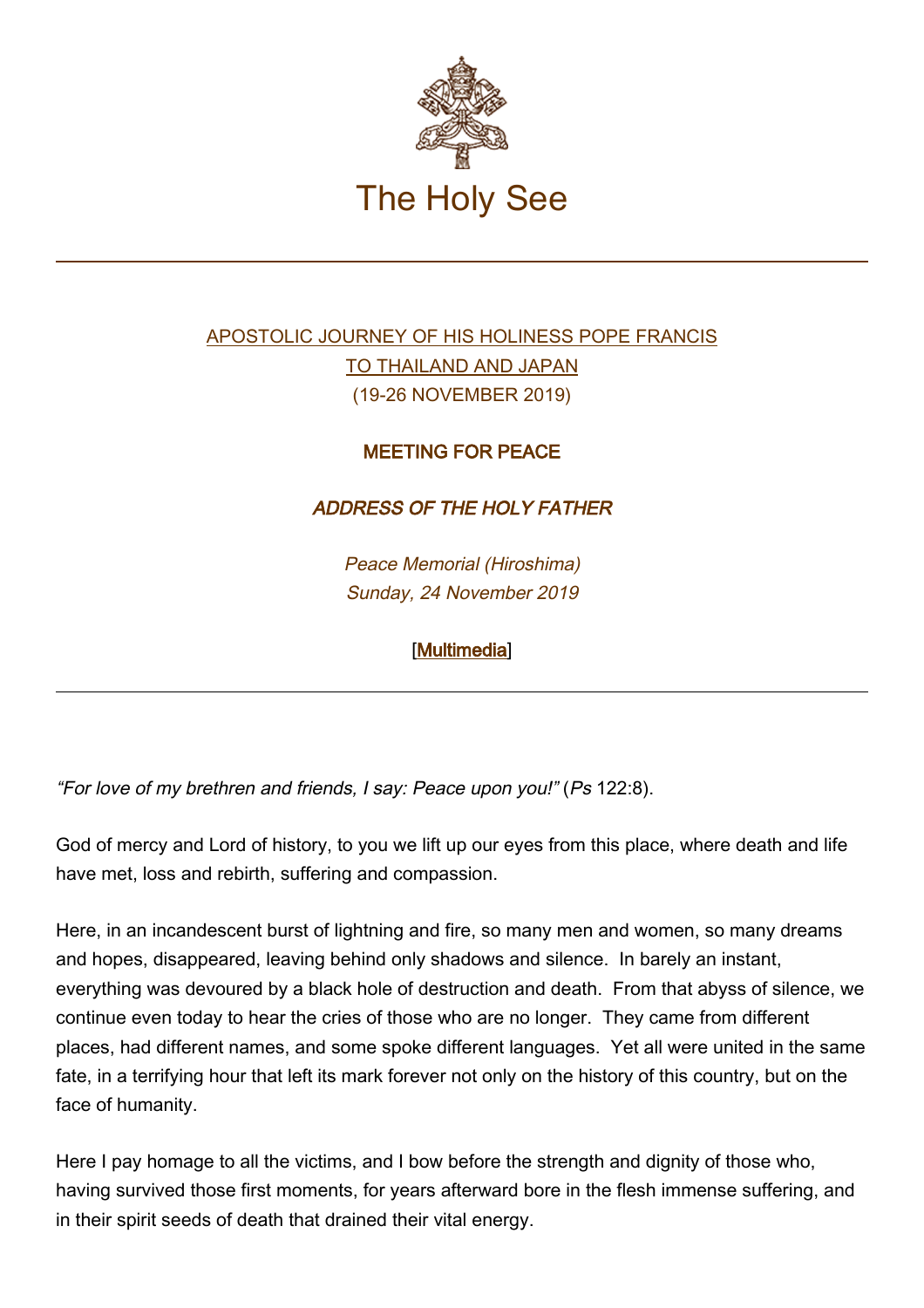I felt a duty to come here as a pilgrim of peace, to stand in silent prayer, to recall the innocent victims of such violence, and to bear in my heart the prayers and yearnings of the men and women of our time, especially the young, who long for peace, who work for peace and who sacrifice themselves for peace. I have come to this place of memory and of hope for the future, bringing with me the cry of the poor who are always the most helpless victims of hatred and conflict.

It is my humble desire to be the voice of the voiceless, who witness with concern and anguish the growing tensions of our own time: the unacceptable inequalities and injustices that threaten human coexistence, the grave inability to care for our common home, and the constant outbreak of armed conflict, as if these could guarantee a future of peace.

With deep conviction I wish once more to declare that the use of atomic energy for purposes of war is today, more than ever, a crime not only against the dignity of human beings but against any possible future for our common home. The use of atomic energy for purposes of war is immoral, just as the possessing of nuclear weapons is immoral, as I already said two years ago. We will be judged on this. Future generations will rise to condemn our failure if we spoke of peace but did not act to bring it about among the peoples of the earth. How can we speak of peace even as we build terrifying new weapons of war? How can we speak about peace even as we justify illegitimate actions by speeches filled with discrimination and hate?

I am convinced that peace is no more than an empty word unless it is founded on truth, built up in justice, animated and perfected by charity, and attained in freedom (cf. SAINT JOHN XXIII, [Pacem](http://www.vatican.va/content/john-xxiii/en/encyclicals/documents/hf_j-xxiii_enc_11041963_pacem.html#37) [in Terris](http://www.vatican.va/content/john-xxiii/en/encyclicals/documents/hf_j-xxiii_enc_11041963_pacem.html#37), 37).

Building peace in truth and justice entails acknowledging that "people frequently differ widely in knowledge, virtue, intelligence and wealth" ([ibid](http://www.vatican.va/content/john-xxiii/en/encyclicals/documents/hf_j-xxiii_enc_11041963_pacem.html#87)., 87), and that this can never justify the attempt to impose our own particular interests upon others. Indeed, those differences call for even greater responsibility and respect. Political communities may legitimately differ from one another in terms of culture or economic development, but all are called to commit themselves to work "for the common cause", for the good of all ([ibid](http://www.vatican.va/content/john-xxiii/en/encyclicals/documents/hf_j-xxiii_enc_11041963_pacem.html#88)., 88).

Indeed, if we really want to build a more just and secure society, we must let the weapons fall from our hands. "No one can love with offensive weapons in their hands" (SAINT PAUL VI, [United](http://w2.vatican.va/content/paul-vi/en/speeches/1965/documents/hf_p-vi_spe_19651004_united-nations.html) [Nations Address](http://w2.vatican.va/content/paul-vi/en/speeches/1965/documents/hf_p-vi_spe_19651004_united-nations.html), 4 October 1965, 10). When we yield to the logic of arms and distance ourselves from the practice of dialogue, we forget to our detriment that, even before causing victims and ruination, weapons can create nightmares; "they call for enormous expenses, interrupt projects of solidarity and of useful labour, and warp the outlook of nations" ([ibid](http://w2.vatican.va/content/paul-vi/en/speeches/1965/documents/hf_p-vi_spe_19651004_united-nations.html).). How can we propose peace if we constantly invoke the threat of nuclear war as a legitimate recourse for the resolution of conflicts? May the abyss of pain endured here remind us of boundaries that must never be crossed. A true peace can only be an unarmed peace. For "peace is not merely the absence of